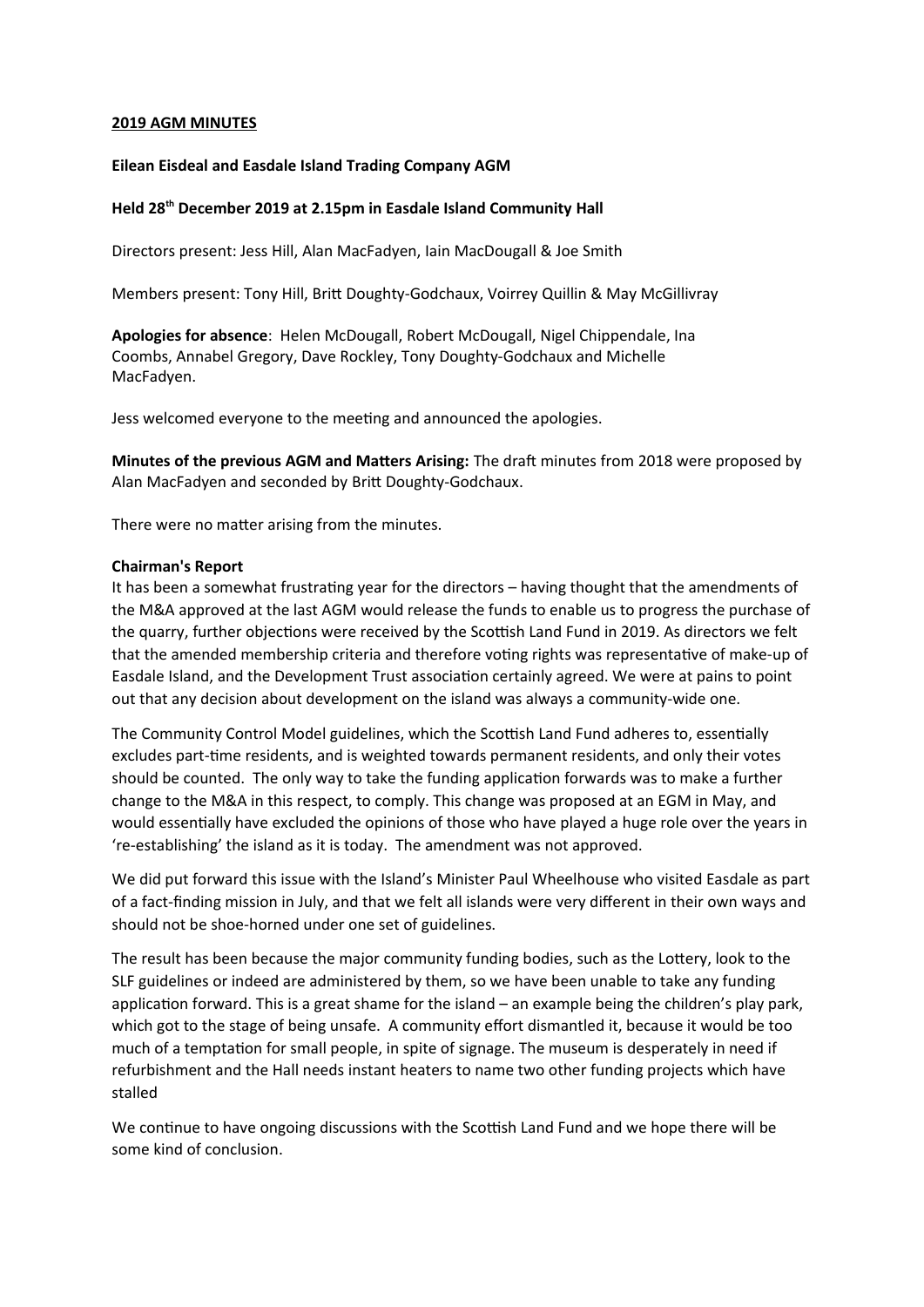Eilean Eisdeal continues as a partner within the Lorn Islands Partnership, but Kererra and Luing have withdrawn from the Partnership. Lismore and Easdale are continuing under an understanding of M & A of understanding and have successfully applied for further funding for Gill Law as a development officer from the Supporting Communities Programme through Development Trusts Association Scotland. And she will help ongoing collaboration on cross-island funded projects hopefully until the end of March next year and possibly after that.

## **HALL**

On a more positve note we were granted funding this year from Creatve Scotland. This is in no small measure thanks to Keren who worked trelessly to put a diverse programme of events together to satsfy the funding criteria. This year's events started with the panto which played to a full house. The Puppet show and ceilidh at Easter were followed by Document Scotland – a photographic and discussion evening, one of the photographers involved being Colin MacPherson. Our community Arts Festival had lots of exhibits and thanks must go to Ghalia's continued efforts in organising it. A comedy evening, local artist exhibition by Dirk Campbell, theatre production and a first for Easdale, a dance production by the Scottish Dance Theatre also featured. The pre-skim dance was a great success, and to round off the year, but not part of the Arts funding, Keren managed to secure a gig with Heron Valley – who were brilliant and the Hall was bouncing. The freworks and bonfre were held on one of the driest evenings we have had in many years and were great fun for folk from both sides of water.

The Hall events do not happen on their own, and all the volunteers who clean, sort the stage and black-outs, help on the door and bar & provide meals for artists, build bonfires, let off fireworks, all need a mention and given heart-felt thanks on behalf of the community. Thanks to must go to Mike Caferty who volunteers so much of his tme to doing the PA/tech – it is quite a commitment. This hall, an amazing community asset, was the vision and hard work of many people, including Adrian Laycock, who sadly passed away this year.

The weather was kind for the World Stone Skimming Championships and they were once again very successful in raising over £5000 nett in vital funds to support the Hall and Museum, but also in gaining positve PR for the island. We are in-debited to the event commitee headed Keren & Mellon helped by Alex, Michelle, Jan and me for their commitment year afer year. But the day would not be 'such a well organised event' as was commented on more than one occasion that day, without the additional volunteers who number in their 40's without whom we could not make it happen. The funds raised are dented by  $£1200 -$  the cost for the use of the quarry, as the funding for the quarry purchase remains unresolved with the Scottish Land Fund.

### HARBOUR

Harbour management did not involve any challenges this year. We are very grateful to Tony Hill for his work in helping to look after the harbour and for gathering experienced volunteers to carry out checks and maintenance on the pontoons in the harbour. Our thanks must also go to the ferrymen who keep an ongoing watchful eye over the boats in the harbour. Northwest Marine carried out the inspection and maintenance on the community visitor mooring, the donations in the honesty box for its use go some way to covering this cost. There have been some new boats on the community pontoon this year which is great to see, as well as returning ones. The ongoing erosion of the Bull is a concern, and we are grateful to Argyll and Bute Council for the continued dredging of the harbour channel.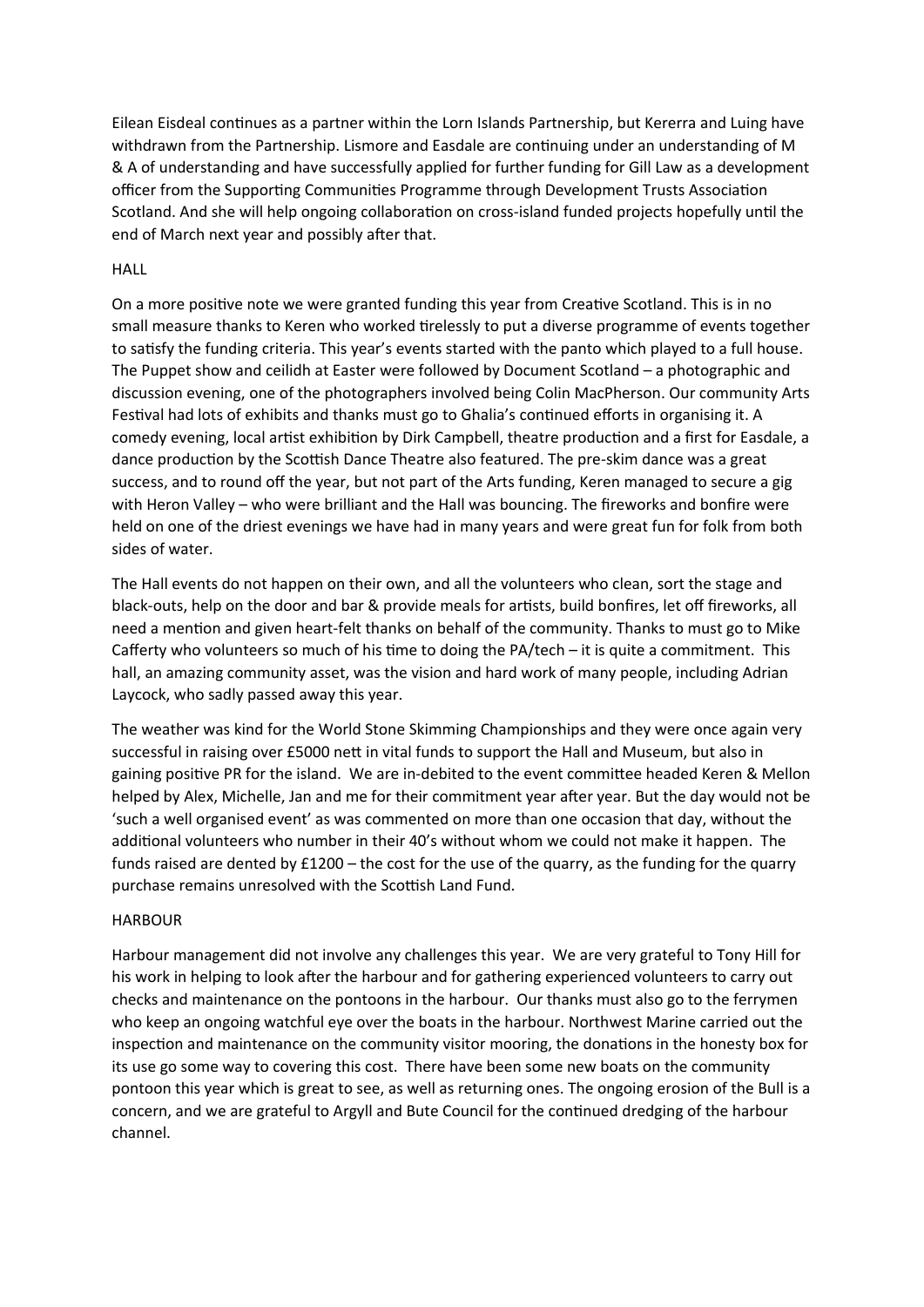# MUSEUM

The museum continues to attract visitors and this year has been more successful than last. The team headed by Lynn & May continue to ensure that everyone receives a warm welcome and goes away having learnt something they didn't know about our island's unique industrial heritage. Thanks to all those who work to make it such an interestng experience for visitors, not only during the months when it is open but checking dehumidifers and exhibits in the winter too.

We received a very generous donation from Margaret Tremlett to replace the football goals in the square. They had their frst test during the New Year match and have been well used by Henry and Izen – the football fanatics on the island, as well as numerous others. Thanks needs to go to team Seafari for cutting the grass in the square on two occasions, and for cutting back the paths round the island and up the hill in the later part of this year.

Directors -thanks to Iain Lynn & Alan for their continued commitment and help & I would like to welcome Joe as a new director – we can always to with more.

### **Treasurer's Report 2018.**

The accounts were received so close to the AGM date that no report has been prepared. Printed copies were available and Jess asked if anyone had queries on them. Nothing specific was raised at the meeting, but it was suggested that any subsequent ones could be

emailed.

**Tony** - is EE was solvent?

**Jess –** yes, but not a lot to spare, but there is enough to service ongoing running cost, for the Hall, Museum & harbour.

### **Appoint Accountant**:

The members agreed to re-appoint Simmers & Co. Simmers will be asked if the draft accounts could be with directors two weeks prior to the AGM.

### **Director nominations:**

Joe Smith was welcomed as a new Director – partcularly as he is a younger member of our community, added diversity of opinion.

Iain MacDougall was re-elected – unopposed.

### **Any other business:**

**Britt** – are there just 4 board members?

**Jess –** hynn Noble is also a board member, 5 directors, but we could always have more.

**Jess** – it would be great to see more permanent residents as members, as it strengthens our hand if there is the greater proporton to part-tme residents, and reminding all those who are, to pay their membership.

There was a short discussion about the permanent verses part-tme member numbers and the difficulty in achieving a greater number of the former, partcularly in relaton to the Community Control model. **DOES THIS NEED TO BE EXPANDED?**

**Brit** – how much does membership fees contribute?